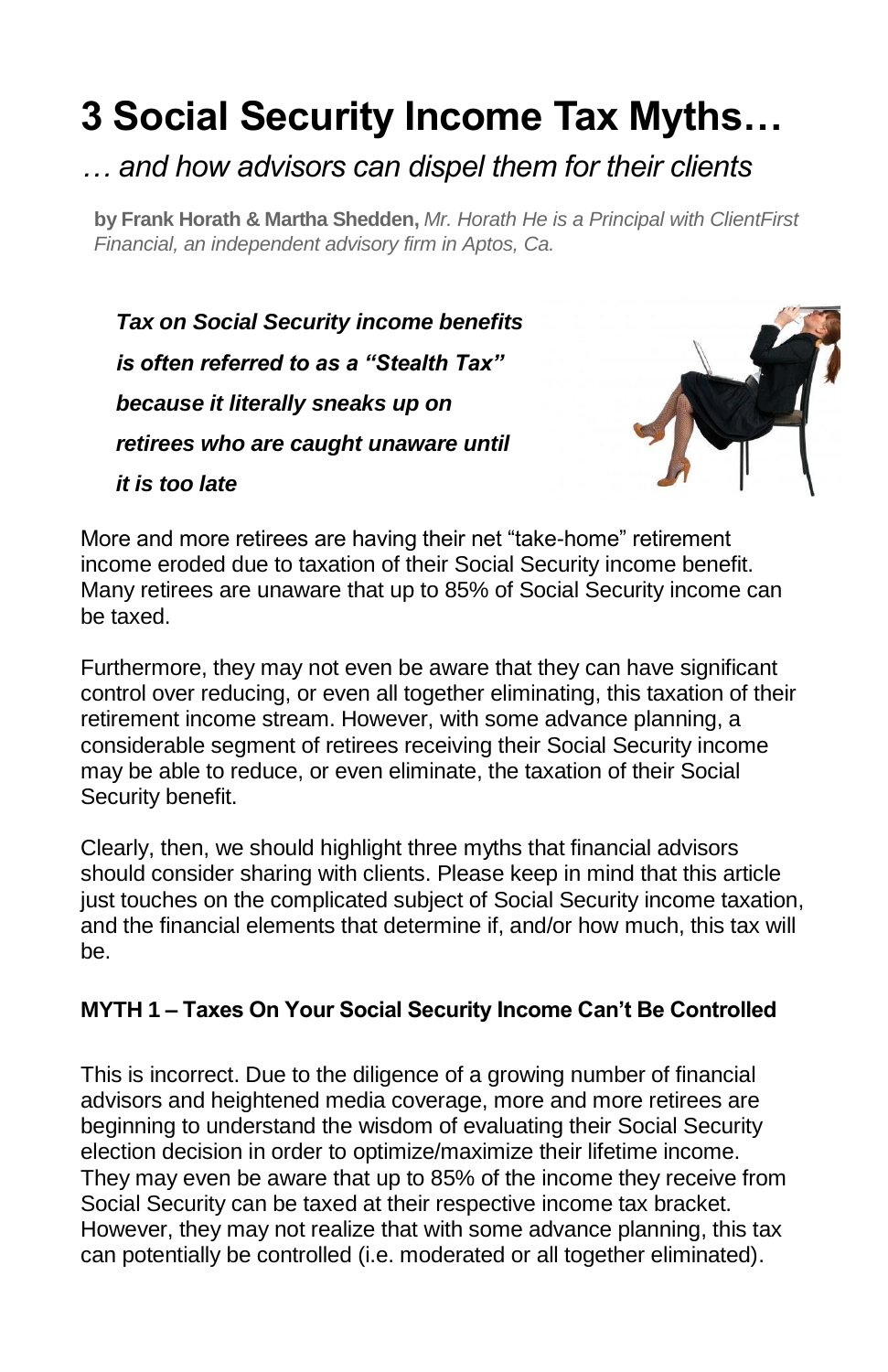The amount of Social Security income that is taxed is dependent on "Combined Income", which includes all adjusted gross income (AGI), and non-taxable interest, but only half of Social Security income. In other words, Social Security income is given a tax preference relative to other sources of retirement income. By controlling earned income, and also the allocated ratio of your investments holdings in income vs. growth and taxable vs. nontaxable accounts, retirees can control their AGI and therefore their combined income.

In addition, by prioritizing fund withdrawal sequences from different types of accounts (i.e. non-retirement versus retirement accounts) retirees can potentially decrease their Social Security income taxes. This, in turn, can have the effect of increasing the longevity of their portfolio or the value of their legacy. Pre and early retirees work hard to save for retirement. At this life stage, it is paramount that they reassess their investment decisions and placements.

Moreover, they need to be informed on how to maximize and optimize their Social Security income election in the context of how taxes will impact this income stream. Uninformed investment placements and withdrawal strategies may erode your clients' hard earned retirement savings.

#### **MYTH 2 – My Accountant Will Show Me How To Minimize My Social Security Income Taxes**

This, by and large, is incorrect . Although it may be true on occasion, most accountants are occupied with the 'here and now' of evaluating current tax year documents, entering this information on 1040 tax returns, and calculating the client's annual income tax obligation.

Many accountants are not typically involved in financial planning or forecasting future income amounts and tax liabilities. They may not be aware of certain retirement accounts that retirees have if they are not yet generating reportable taxable income.

Case in point, consider asking your client(s) if their CPA has asked them what their 401(k) and/or IRA current balances are and what the impact of the distributions of these balances will be on the taxation of their Social Security income benefit. For instance, once retirees with IRAs reach age 70 ½ they are subject to take Required Minimum Distributions, RMDs. These withdrawals can significantly increase clients' AGI and therefore the taxation of their Social Security income benefit.

It is more common for financial advisors to be the professionals guiding their clients with retirement income planning. This process involves looking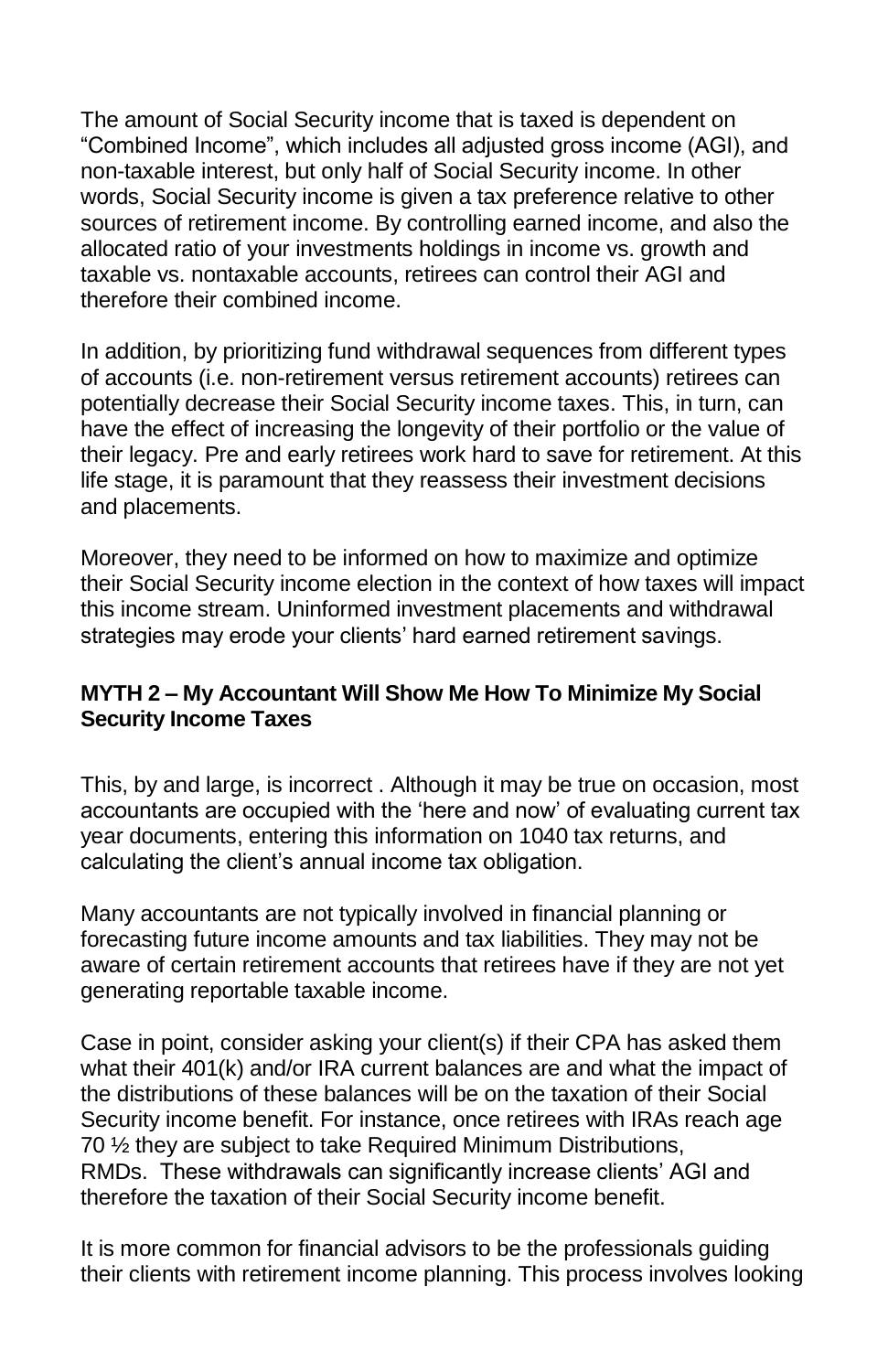at the entire "big picture" of retirement finances and also the forecasting necessary to manage the taxation of Social Security income benefits. Advisors who are knowledgeable about Social security income taxation, and who let accountants know they can help with this, will have the valuable opportunity to guide their clients to a more financially secure retirement.

#### **MYTH 3 – Fewer People Are Paying Taxes On Their Social Security Income**

This is incorrect (Figure 3). The Social Security tax, which is often referred to as a "Stealth Tax", has not been adjusted for inflation over the years.

Social Security income becomes taxable when an individual's or married couple's Combined Income (described in Myth 1 above), reaches a certain threshold. The first threshold indicates that up to 50% of Social Security income can be taxed and the second, up to 85%. The first 50% threshold was enacted in 1983 and the second 85% threshold in 1994, and neither has been adjusted upward for inflation.

Tax on Social Security income benefits is often referred to as a "Stealth Tax" because it literally sneaks up on retirees who are caught unaware until it is too late. If Combined Income is over one of the thresholds, a complicated three-way test (beyond the scope of this paper) is applied to determine how much of the income is taxed.

As we have shown, the threshold amounts for singles are \$25,000 and \$34,000. These amounts, as well as those for married couples, have not changed since 1994, over 20 years ago. Thus, over the years this has resulted in more and more individuals being subject to taxation of their Social Security income. As the average wage and annual income has increased over the years, more and more retirees are continually being impacted by this tax.

Along with wage increases, income from assets, pensions, rentals, and many other sources have inflated. These inflated income streams are commonly included into the combined income calculation which impacts the taxation of retirees Social Security income benefit.

The full affect is often not realized until they are well into retirement with their Social Security, investments, and withdrawal strategies already in place.

#### **Conclusion**